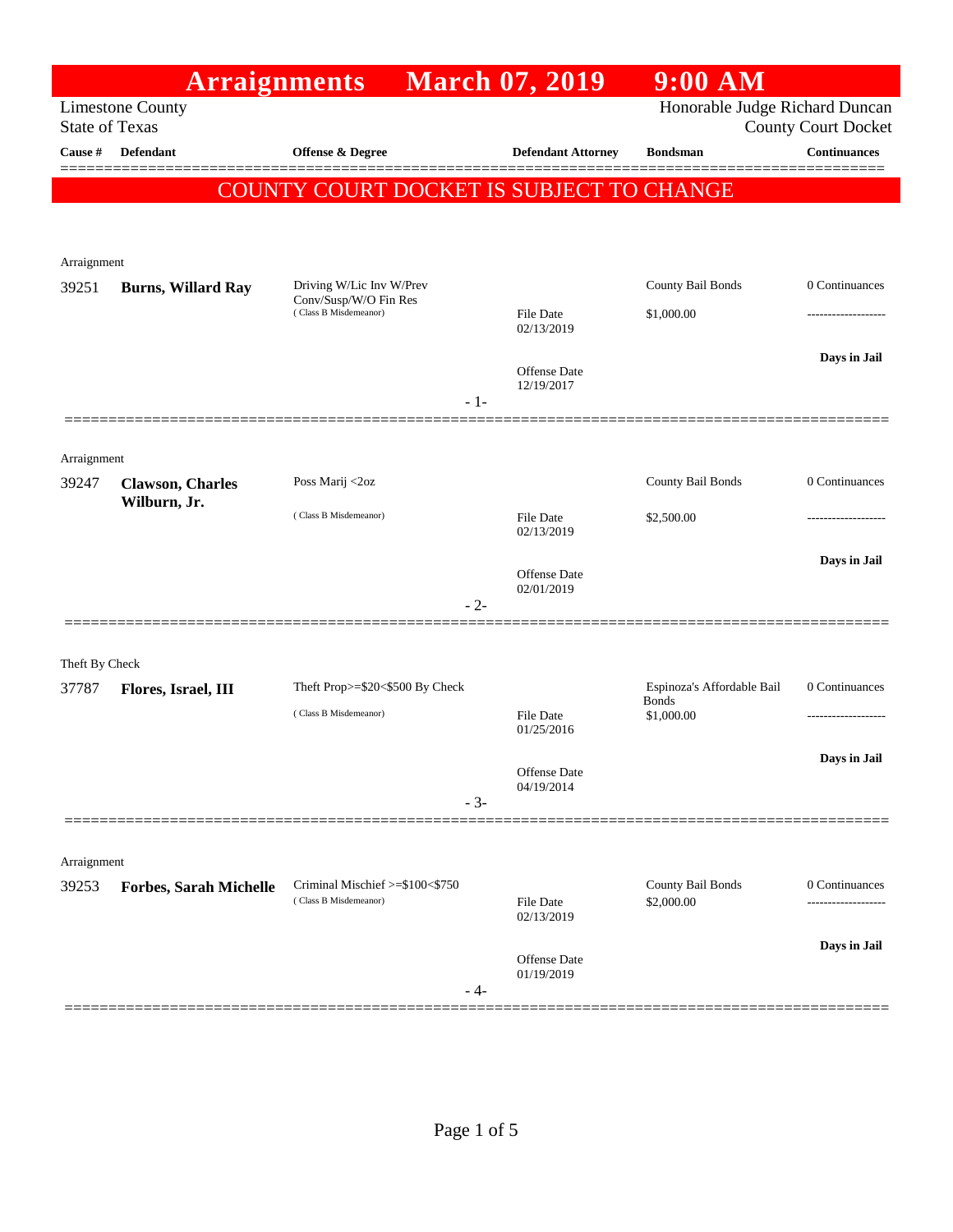|                       | <b>Arraignments</b>        |                                                |       | <b>March 07, 2019</b>          | $9:00$ AM                       |                                            |
|-----------------------|----------------------------|------------------------------------------------|-------|--------------------------------|---------------------------------|--------------------------------------------|
| <b>State of Texas</b> | <b>Limestone County</b>    |                                                |       |                                | Honorable Judge Richard Duncan  |                                            |
| Cause #               | <b>Defendant</b>           | <b>Offense &amp; Degree</b>                    |       | <b>Defendant Attorney</b>      | <b>Bondsman</b>                 | <b>County Court Docket</b><br>Continuances |
|                       |                            |                                                |       |                                |                                 | 3 = = = = = =                              |
|                       |                            | COUNTY COURT DOCKET IS SUBJECT TO CHANGE       |       |                                |                                 |                                            |
|                       |                            |                                                |       |                                |                                 |                                            |
| Arraignment           |                            |                                                |       |                                |                                 |                                            |
| 19065                 | Freeman, Fred              | Theft By Check                                 |       |                                | A Better Bail Bond              | 0 Continuances                             |
|                       |                            | (Misdemeanor Unassigned)                       |       | <b>File Date</b><br>02/19/1992 | \$1,000.00                      | ----------------                           |
|                       |                            |                                                |       |                                |                                 | Days in Jail                               |
|                       |                            |                                                |       | Offense Date<br>11/10/1991     |                                 |                                            |
|                       |                            |                                                | $-5-$ |                                |                                 |                                            |
|                       |                            |                                                |       |                                |                                 |                                            |
| Arraignment           |                            |                                                |       |                                |                                 |                                            |
| 39243                 | <b>Henderson, Cory Ray</b> | Criminal Trespass<br>(Class B Misdemeanor)     |       | <b>File Date</b>               | County Bail Bonds<br>\$2,000.00 | 0 Continuances<br>---------------          |
|                       |                            |                                                |       | 02/05/2019                     |                                 |                                            |
|                       |                            |                                                |       | Offense Date                   |                                 | Days in Jail                               |
|                       |                            |                                                | $-6-$ | 01/15/2019                     |                                 |                                            |
|                       |                            |                                                |       |                                |                                 |                                            |
| Arraignment           |                            |                                                |       |                                |                                 |                                            |
| 39249                 | Holder, James David        | Driving W/Lic Inv W/Prev                       |       |                                | County Bail Bonds               | 0 Continuances                             |
|                       |                            | Conv/Susp/W/O Fin Res<br>(Class B Misdemeanor) |       | <b>File Date</b>               | \$1,000.00                      |                                            |
|                       |                            |                                                |       | 02/13/2019                     |                                 |                                            |
|                       |                            |                                                |       | Offense Date                   |                                 | Days in Jail                               |
|                       |                            |                                                | $-7-$ | 11/06/2018                     |                                 |                                            |
|                       |                            |                                                |       |                                |                                 |                                            |
| Arraignment           |                            |                                                |       |                                |                                 |                                            |
| 39026                 | Horn, Cassie Charae        | Driving W/Lic Inv W/Prev                       |       | Reed, Justin                   | Reed, Justin                    | 0 Continuances                             |
|                       |                            | Conv/Susp/W/O Fin Res<br>(Class B Misdemeanor) |       | <b>File Date</b>               | \$1,500.00                      | ------------------                         |
|                       |                            |                                                |       | 07/19/2018                     |                                 |                                            |
|                       |                            |                                                |       | Offense Date                   |                                 | Days in Jail                               |
|                       |                            |                                                | $-8-$ | 05/18/2018                     |                                 |                                            |
|                       |                            |                                                |       |                                |                                 |                                            |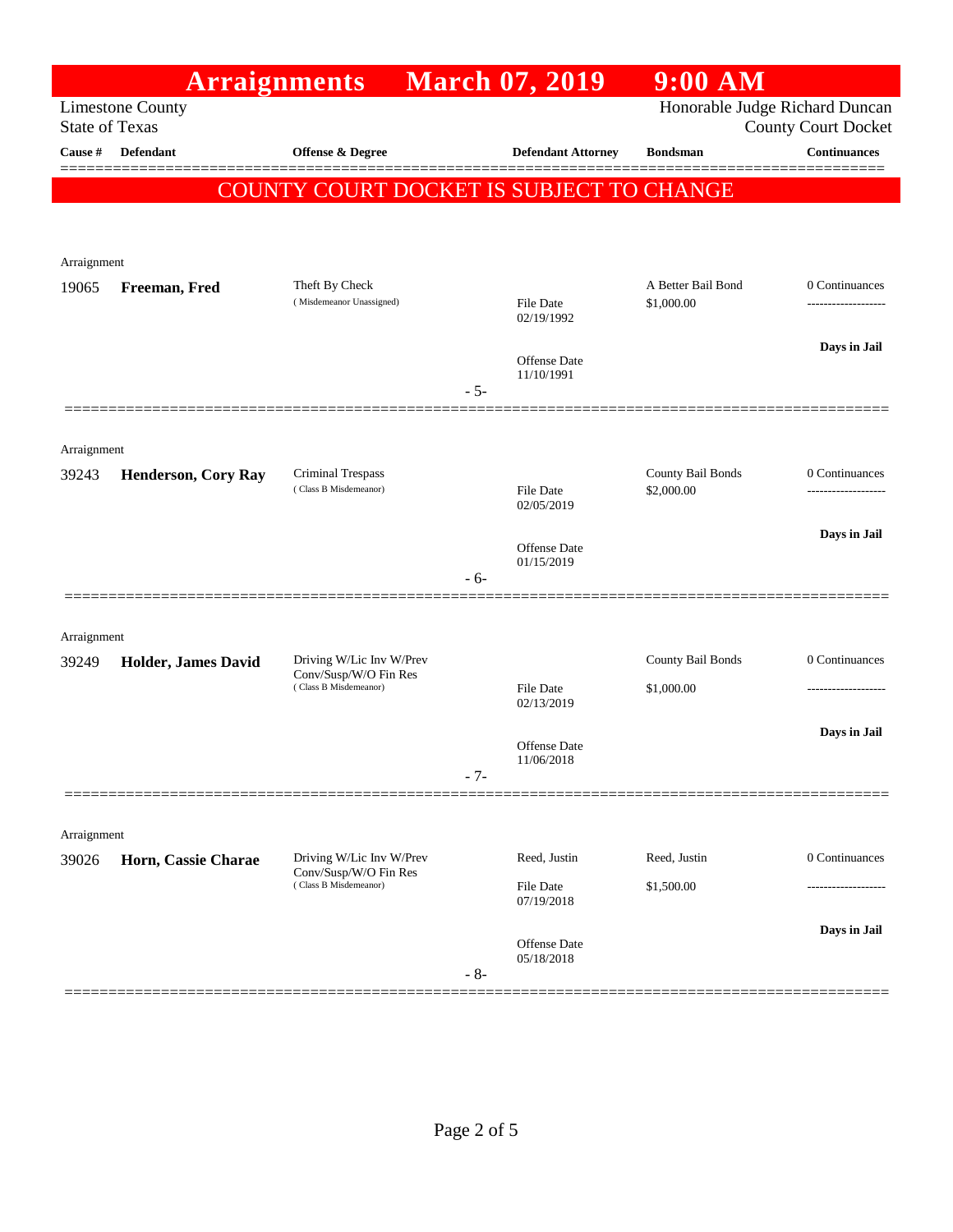|                       | <b>Arraignments</b>               |                                               | <b>March 07, 2019</b>          | $9:00$ AM                      |                            |
|-----------------------|-----------------------------------|-----------------------------------------------|--------------------------------|--------------------------------|----------------------------|
| <b>State of Texas</b> | <b>Limestone County</b>           |                                               |                                | Honorable Judge Richard Duncan | <b>County Court Docket</b> |
| Cause #               | Defendant                         | Offense & Degree                              | <b>Defendant Attorney</b>      | <b>Bondsman</b>                | <b>Continuances</b>        |
|                       |                                   | COUNTY COURT DOCKET IS SUBJECT TO CHANGE      |                                |                                |                            |
|                       |                                   |                                               |                                |                                |                            |
| Arraignment           |                                   |                                               |                                |                                |                            |
| 39027                 | Horn, Cassie Charae               | Poss Marij <2oz                               | Reed, Justin                   | Reed, Justin                   | 0 Continuances             |
|                       |                                   | (Class B Misdemeanor)                         | <b>File Date</b><br>07/19/2018 | \$1,500.00                     | -----------------          |
|                       |                                   |                                               |                                |                                | Days in Jail               |
|                       |                                   |                                               | Offense Date<br>05/18/2018     |                                |                            |
|                       |                                   | $-9-$                                         |                                |                                |                            |
| Arraignment           |                                   |                                               |                                |                                |                            |
| 39223                 | <b>Humphrey, William</b>          | Driving W/Viol Fin Resp Accident              |                                | Chase Chapman's Bail           | 0 Continuances             |
|                       | Earl                              | SBI/death<br>(Class A Misdemeanor)            | <b>File Date</b>               | <b>Bonds</b><br>\$2,000.00     |                            |
|                       |                                   |                                               | 01/04/2019                     |                                |                            |
|                       |                                   |                                               | Offense Date                   |                                | Days in Jail               |
|                       |                                   | $-10-$                                        | 06/30/2018                     |                                |                            |
|                       |                                   |                                               |                                |                                |                            |
| Arraignment           |                                   |                                               |                                |                                |                            |
| 39252                 | <b>Hutchison</b> , Brandon<br>Lee | Assault Causes Bodily Injury Family<br>Member | Justin Reed                    | Reed, Justin                   | 0 Continuances             |
|                       |                                   | (Class A Misdemeanor)                         | <b>File Date</b><br>02/13/2019 | \$3,000.00                     | ----------------           |
|                       |                                   |                                               |                                |                                | Days in Jail               |
|                       |                                   |                                               | Offense Date<br>09/24/2018     |                                |                            |
|                       |                                   | $-11-$                                        |                                |                                |                            |
|                       |                                   |                                               |                                |                                |                            |
| Arraignment           |                                   | Assault Cause Bodily Inj.                     | Reed, Stephen M.               | County Bail Bonds              | 0 Continuances             |
| 39031                 | Perez, Moises                     | (Class A Misdemeanor)                         | <b>File Date</b>               | \$3,000.00                     |                            |
|                       |                                   |                                               | 07/24/2018                     |                                | Days in Jail               |
|                       |                                   |                                               | Offense Date<br>05/08/2018     |                                |                            |
|                       |                                   | $-12-$                                        |                                |                                |                            |
|                       |                                   |                                               |                                |                                |                            |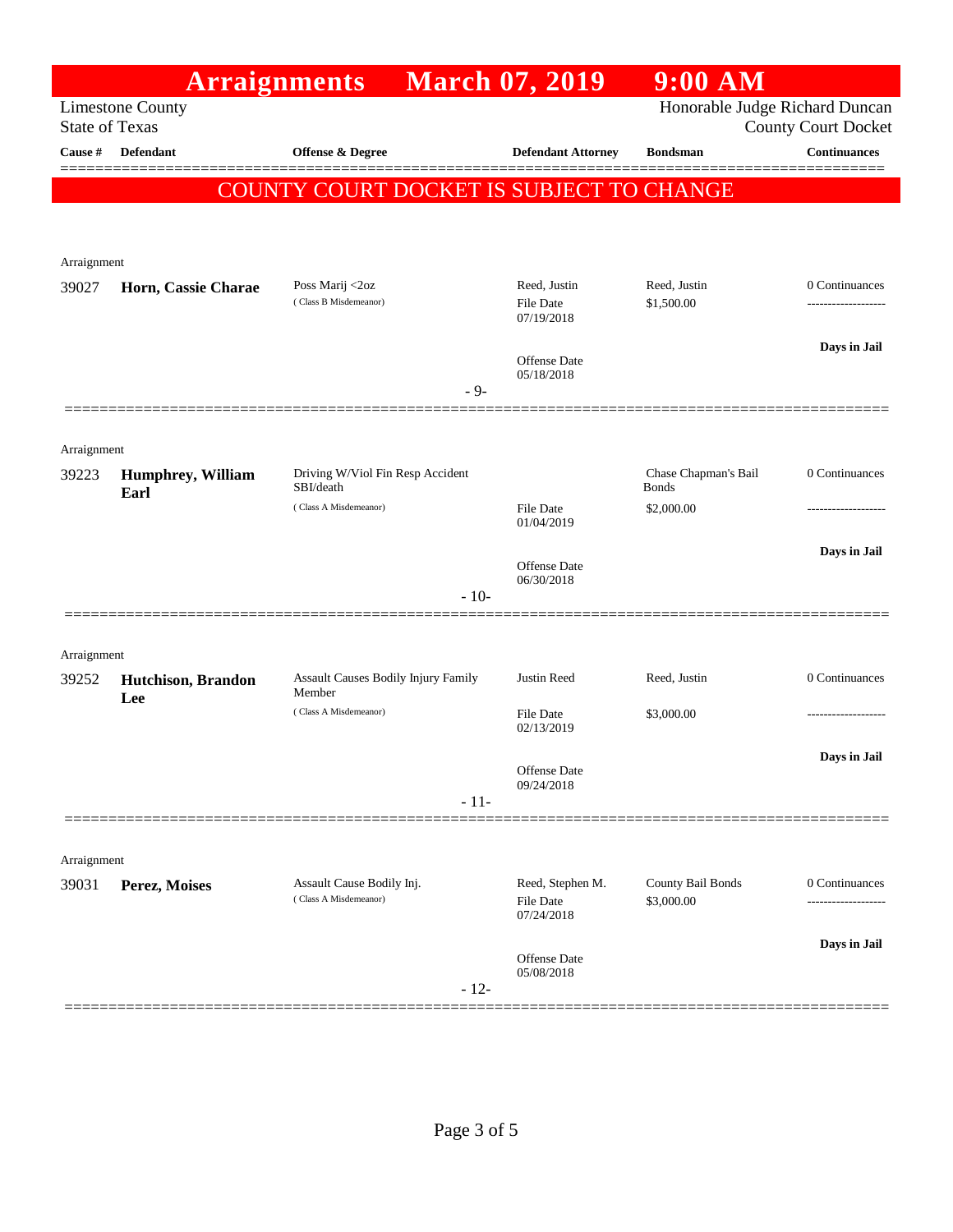|                       | <b>Arraignments</b>          |                                                                            |        | <b>March 07, 2019</b>          | $9:00$ AM                          |                                    |
|-----------------------|------------------------------|----------------------------------------------------------------------------|--------|--------------------------------|------------------------------------|------------------------------------|
| <b>State of Texas</b> | <b>Limestone County</b>      |                                                                            |        |                                | Honorable Judge Richard Duncan     | <b>County Court Docket</b>         |
| Cause #               | <b>Defendant</b>             | <b>Offense &amp; Degree</b>                                                |        | <b>Defendant Attorney</b>      | <b>Bondsman</b>                    | Continuances                       |
|                       |                              | COUNTY COURT DOCKET IS SUBJECT TO CHANGE                                   |        |                                |                                    | 3 = = = = = =                      |
|                       |                              |                                                                            |        |                                |                                    |                                    |
|                       |                              |                                                                            |        |                                |                                    |                                    |
| Arraignment           |                              |                                                                            |        |                                |                                    |                                    |
| 39261                 | <b>Pierce, Paul Duane</b>    | Criminal Trespass<br>(Class B Misdemeanor)                                 |        | <b>File Date</b>               | Personal Bond<br>\$500.00          | 0 Continuances<br>---------------- |
|                       |                              |                                                                            |        | 02/21/2019                     |                                    |                                    |
|                       |                              |                                                                            |        | Offense Date                   |                                    | Days in Jail                       |
|                       |                              |                                                                            | $-13-$ | 01/11/2019                     |                                    |                                    |
|                       |                              |                                                                            |        |                                |                                    |                                    |
| Arraignment           |                              |                                                                            |        |                                |                                    |                                    |
| 39262                 | Pierce, Paul Duane           | Theft Prop $>= $100 < $750$<br>(Class B Misdemeanor)                       |        | <b>File Date</b>               | Personal Bond<br>\$1,000.00        | 0 Continuances<br>---------------  |
|                       |                              |                                                                            |        | 02/21/2019                     |                                    |                                    |
|                       |                              |                                                                            |        | <b>Offense Date</b>            |                                    | Days in Jail                       |
|                       |                              |                                                                            | $-14-$ | 10/09/2018                     |                                    |                                    |
|                       |                              |                                                                            |        |                                |                                    |                                    |
| Arraignment           |                              |                                                                            |        |                                |                                    |                                    |
| 39114                 | <b>Sokhon, Dara Dee</b>      | Theft Prop $>=$ \$750 < \$2,500<br>(Class A Misdemeanor)                   |        | <b>File Date</b>               | Act Swift Bail Bonds<br>\$1,000.00 | 0 Continuances<br>---------------  |
|                       |                              |                                                                            |        | 10/17/2018                     |                                    |                                    |
|                       |                              |                                                                            |        | Offense Date                   |                                    | Days in Jail                       |
|                       |                              |                                                                            | $-15-$ | 12/13/2017                     |                                    |                                    |
|                       |                              |                                                                            |        |                                |                                    |                                    |
| Arraignment           |                              |                                                                            |        |                                |                                    |                                    |
| 39250                 | <b>Walden, Crystal Renee</b> | Driving W/Lic Inv W/Prev<br>Conv/Susp/W/O Fin Res<br>(Class B Misdemeanor) |        |                                | County Bail Bonds                  | 0 Continuances                     |
|                       |                              |                                                                            |        | <b>File Date</b><br>02/13/2019 | \$2,000.00                         |                                    |
|                       |                              |                                                                            |        |                                |                                    | Days in Jail                       |
|                       |                              |                                                                            |        | Offense Date<br>12/05/2018     |                                    |                                    |
|                       |                              |                                                                            | $-16-$ |                                |                                    |                                    |